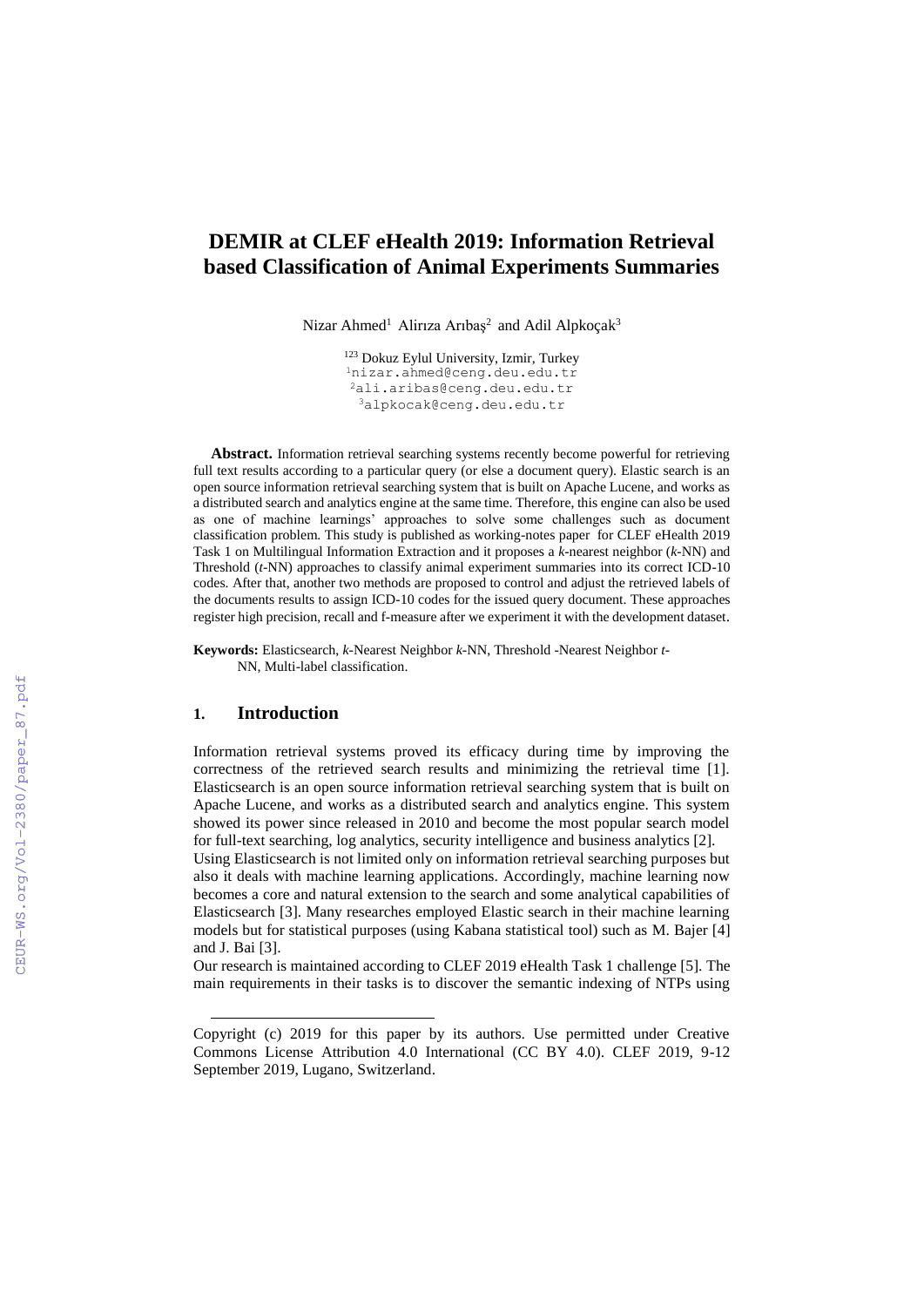codes from the German version of the International Classification of Diseases (ICD-10). In our point of view, this task considered a multi-label classification problem since each text document is assigned/classified to at least one label of the ICD-10 codes.

This paper suggests accumulating Elasticsearch with a machine learning model to classify the text documents into one of ICD-10 codes. Our approach first suggests the work with *k*-nearest neighbor *k*-NN and a threshold approach *t*-NN for retrieving the document result set of Elastic search step. After that it proposes the work with two other approaches to predict the ICD-10 codes for the query document (such as calculating the raw or similarity frequency of the retrieved label set). To the best of our knowledge, this method considered the first to apply with a multi-label problem and well thoughtout more challenging.

The rest of this paper is organized as follows: section two provides all the details about our methodology. Then, section three shows experimental set up. After that, section four contains our results with its discussion. Finally, section five gives the conclusion of this study.

## **2. Methodology**

In this work, we propose an IR (Information Retrieval) mechanism for classifying the animal test information with ICD-10 codes. Animal test information is written in German language that is a non-technical summaries (NTPs) of animal experiments. This problem considered a multi-label machine learning task since each text document is assigned/classified to at least one label of the ICD-10 codes. Our methodology passes through two main phases.

### **2.1 The First Phase: Approaches responsible for controlling the results of the Elasticsearch IR system:**

We use Elasticsearch platform to retrieve documents (from the training data) that are similar to a particular query document. The retrieved (resultant) documents may share the same class/es as the query document (for example one of the test/development files). We propose two main approaches to identify the result set of documents as a consequence of a particular query file: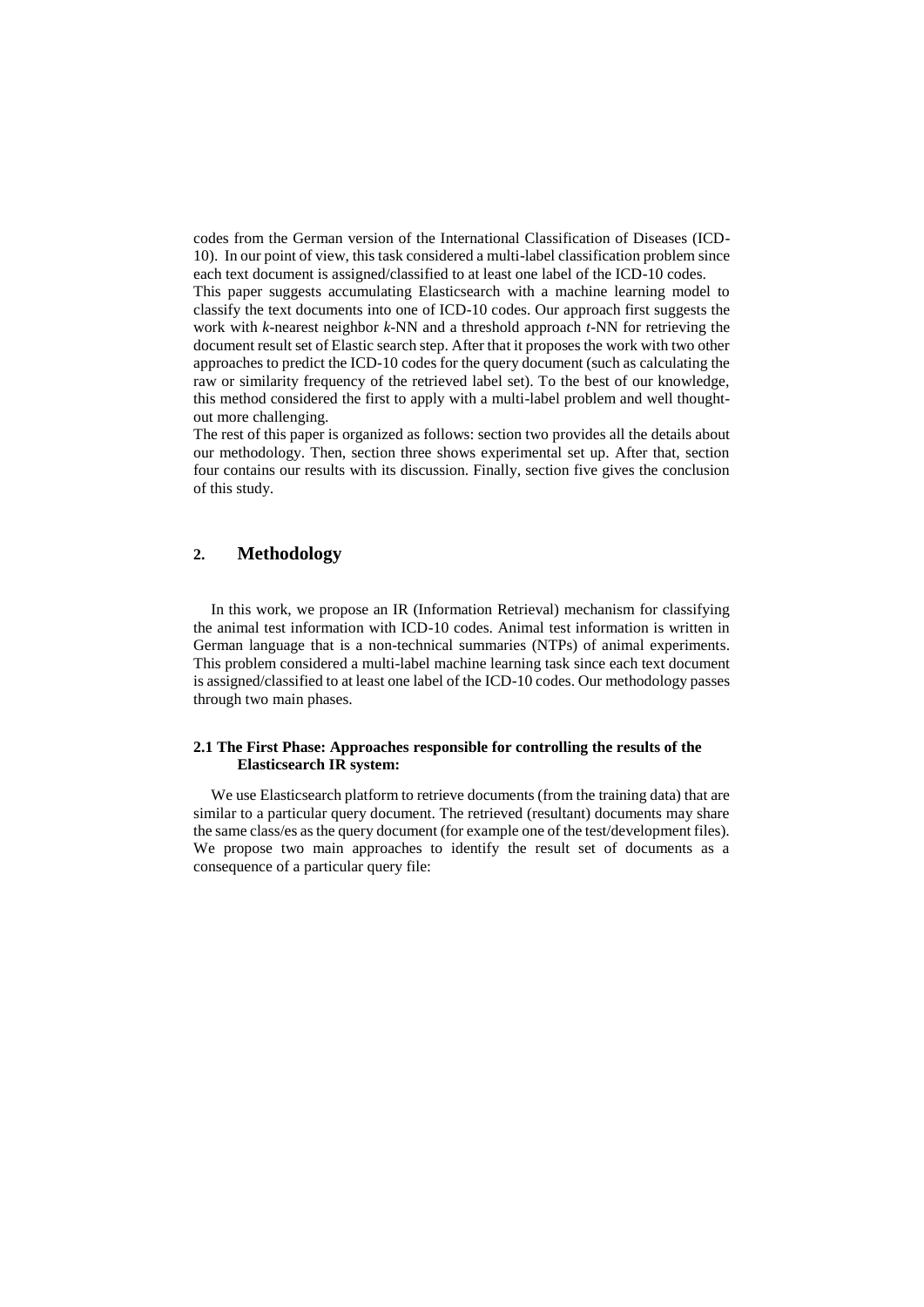

**Fig. 1.** *k*-NN method on the Elastic search results.

### *k***-NN Method: (***k* **nearest neighbor of the result set)**

In this method we control the retrieved result set of the Elasticsearch by considering the top *k* documents which would be the nearest neighbors of the query document. We believe that changing *k* parameter will be responsible for controlling precision and recall scores. For example, imagine that we have Q1 as query document and after issuing this query in the Elasticsearch the following training data results are retrieved as follows:

Accordingly, if we set *k*=5, only the top 5 ranked documents will be considered and their label set will be taken into account while we calculate the predicted label set in the second phase.

### *t***-NN Method: (Threshold based method)**

After issuing the query document on the Elasticsearch system, the result set is retrieved with a ranking that depends on the similarity score of each document. *t*-NN method depends on controlling the retrieved result set of the Elasticsearch according to the similarity score parameter. Hence, we tune a specific similarity score (*t*: threshold value) so that any result set equal or greater than this value will be taken into account. For example, if we have  $t=30$ , it means that any resultant document with a similarity score equal or greater than 30 will be considered in the solution.

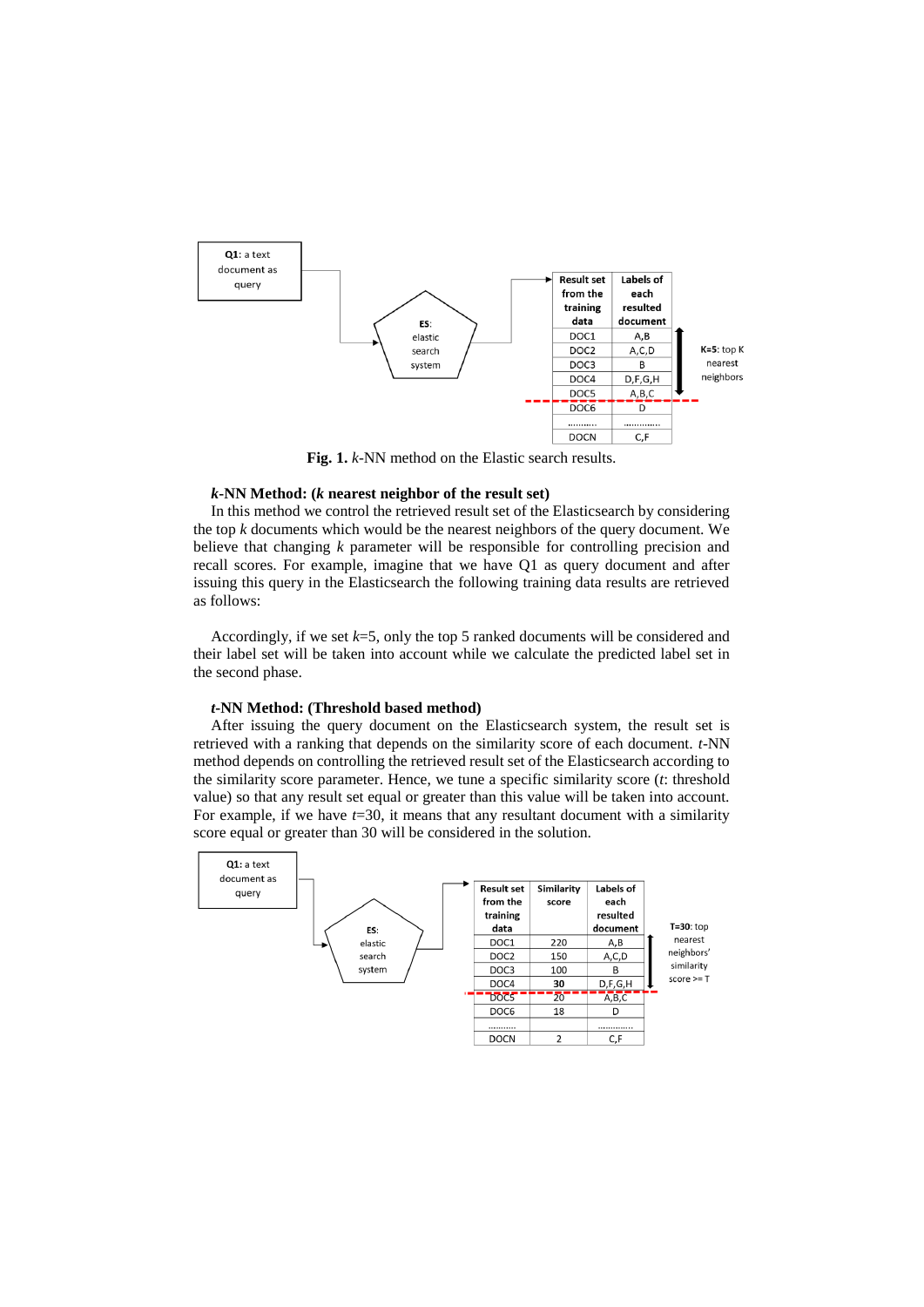**Fig. 2.** *t*-NN method on the Elastic search results.

### **2.2 The Second Phase: Approaches responsible for predicting the class/es of the query document:**

After producing the result set (i.e. retrieving the resultant documents in response to the query document), we should now calculate the majority label set of the results. We believe that these labels could be used as the predicted label of the query in hand. Moreover, taking into account the proper value of  $k$  or  $t$  in the first phase which plays an important role in label prediction process. There are two approaches in this phase:

### **Raw frequency of the label set:**

In this approach, we calculate the frequency (normal count) of each label produced in the result set. After that we consider the top N labels with highest frequency (for example top 10 or 5 … etc.). Selecting the prober N value of the top labels controls the degree of precision and recall as well. For example, selecting  $N = 10$  will produce a high range of predicted labels, therefore the recall score will be higher than that if we select  $N= 5$ . And vice versa for the precision score. Furthermore, another method is considered using the adaptive way (rather than the fixed one) to control the label set by averaging the sum of the label raw frequency N and use it as a cut-off value (i.e. top N will be considered).

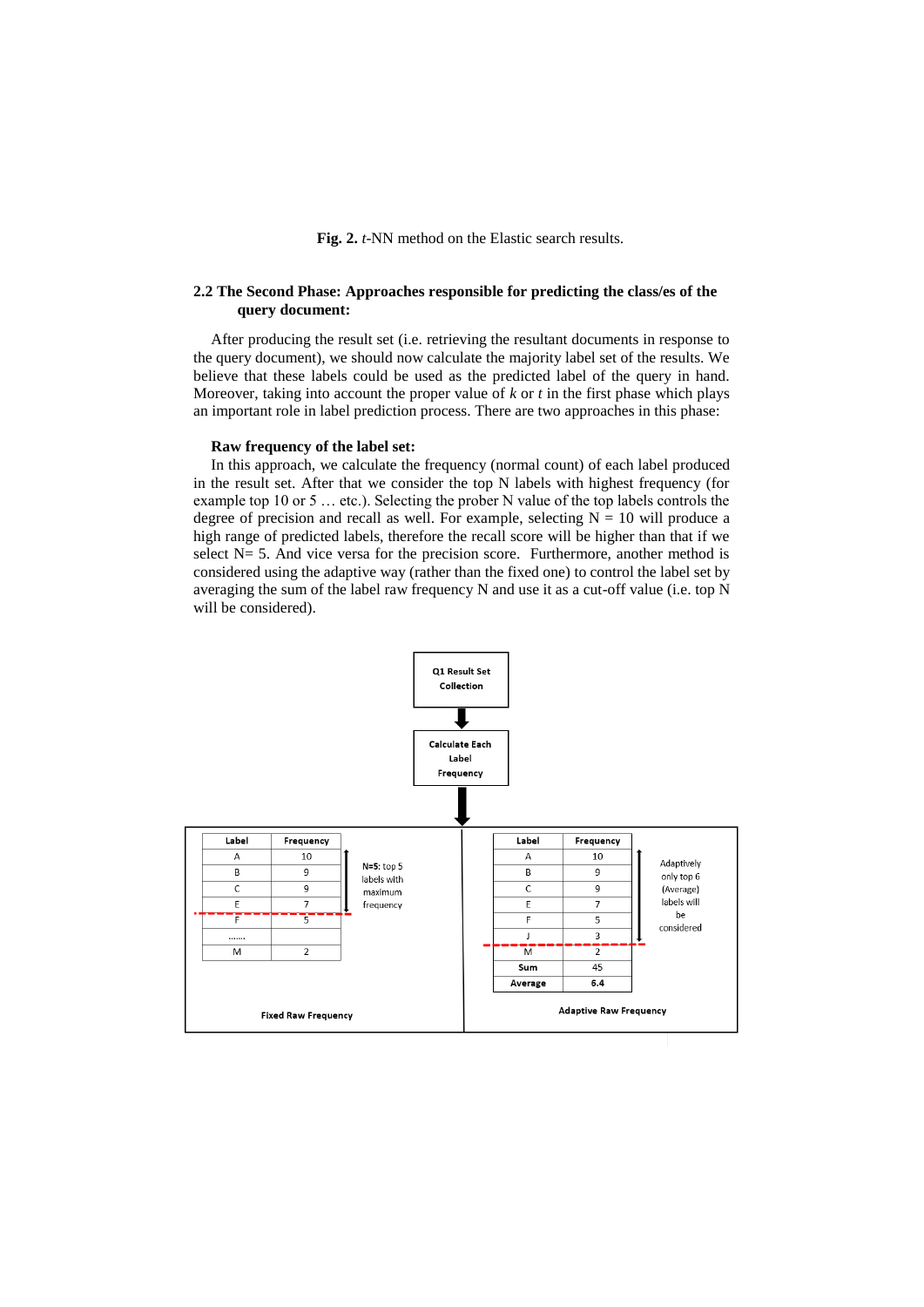**Fig. 3.** The raw frequency method with its two sub-approaches.

### **Similarity frequency of the label set:**

 $(A)$ 

Instead of counting the raw frequency of each label of the result set, we consider the similarity score of the resultant document to be the factor of each label. For example, if the result document (Doc.1) of the Elasticsearch has a similarity score of 20 and this document is related with the label A, B, C, then each label in Doc.1 will be related to this score 20A,20B and 20C as you can see from figure 4 A. So that when we calculate the frequency of each label from the total result set, see figure 4 B, we will consider the similarity score not the normal count of the labels. In addition, we explore the adaptive way to control the label set by averaging the sum of the label similarity frequency M and use it as a cut-off value (i.e. top M will be considered).

| <b>Result set</b><br>Similarity | Labels of            | Label | Frequency       |
|---------------------------------|----------------------|-------|-----------------|
| from the<br>score               | each                 | A     | 220+150+25=395  |
| training<br>data                | resulted<br>document | B     | 220+100+25=345  |
| 220<br>DOC1                     | A,B                  | D     | $150+30+20=200$ |
| DOC <sub>2</sub><br>150         | A,C,D                |       | $150+25+20=195$ |
| 100                             | R                    | F     | $30+20=50$      |
| DOC4<br>30                      | D.F.G.H              | G     | 30              |
| DOC5<br>25                      | A,B,C                | н     | 30              |
| DOC6<br>20                      |                      |       |                 |
| <b>DOCN</b><br>20               | C,F                  |       |                 |

# $(B)$

### **Fig. 4.** Calculating label frequency according to similarity and considering the top 5 labels (fixed method)

As a result to the great difference between the values of the labels' frequencies, the adaptive way will not be effective unless we divide the average by a particular factor (several values used as parameters and taken into consideration in our case). For example, the average from the table B of figure 4 is calculated as: 390+345+200+195+50+30+30=1240/7=177.14. So, considering the top 177 labels will be exhaustive to predict the label of a particular query document. As a result, we divide the average by several values let's say 30 (a value more than 10) then: 177/30=5.9 so that only the top 6 labels will be considered as the predicted label. This approach is maintained only by experiments and it seems that it affects the progress of recall and precision very well as we will see in the result section.

In general, all the approaches mentioned in this section were preserved, explored and proved in an experimental environment. Eventually, they seem satisfying after we see the recall and precision scores getting higher with each parameter taken into consideration.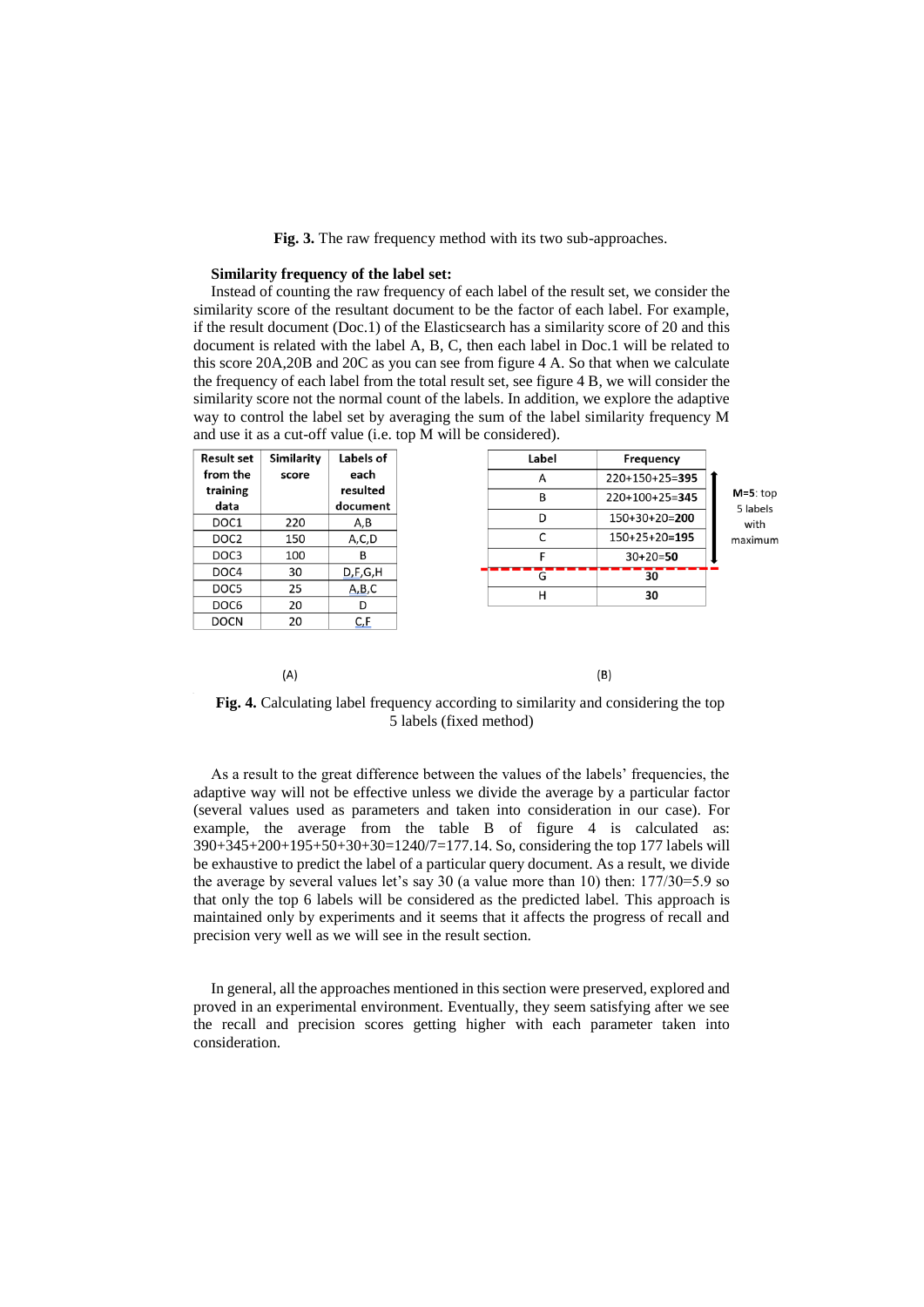### **3. Experimental Setup**

A total Number of 8793 German text documents are used in the experiments: 7543 training, 842 development set and 403 as testing set. All of the training and development set are annotated by either one of the ICD-10 codes or without label. On the other hand, we don't reward or penalizing for unannotated NTSs. Moreover, all the test set document released in CLEF 2019 eHealth Task 1 challenge without providing their gold-truth.

Our experiments started by preparing the training documents to represent the collection of corpora that will be retrieved as the search results of a query document. And the development/test sets are used as the query documents that we need to predict their ICD-10 labels. Therefore, the experiments begin from phase one by issuing a query document as an input to the Elasticsearch platform. Then a result set returned consequently with their related labels and some other information such as similarity scores for each document. We used Elasticsearch default settings for similarity, analyzer, stemmer and stopwords in German. Elasticsearch weighting schemas consist of term frequency, inverse document frequency and field-length norm for calculating similarity score [8]. The following points describe all the experiments that held by our system and each considers one approach of phase one with another in phase two in sequence (like described previously in methodology section).

### **3.1 Experiments representing** *k***-NN method from phase one and both methods of the second phase:**

**Experiment 1:** *k*-NN with top N of the *fixed* raw frequency approach to predict the label set.

In this test we explore seven values of *k* (*k*= 15, 20, 50, 100, 200, 500 and 1000) to consider only the top *k* resulted documents. Those values are used to tune *k* parameter and record precision and recall scores to see which value will be the most suitable one. After retrieving the resulting documents , we conduct the raw frequency method of phase two to predict the label set. We explored several values to consider the top N labels as the predicted class:  $N = 10$  to 2 (9 values).

**Experiment 2:** *k*-NN with top N of the *adaptive* raw frequency approach to predict the label set.

In this experiment we try thirteen values of *k* (*k*=5,6,7,8,9,10,15, 20, 50, 100, 200, 500 and 1000) to consider only the top *k* resulted documents. Then we work with the adaptive approach that will choose the proper value of the top raw label frequency as described in the methodology section.

**Experiment 3:** *k*-NN with top M *fixed* similarity frequency of the label set.

In this test we try eight values of *k* (*k*=5,6,7,8,9,15, 20 and 50) to consider only the top *k* resulted documents. After retrieving the resulting documents, we conduct the similarity frequency method of phase two to predict the label set. We explored several values to consider the top M labels as the predicted class:  $M = 10$  to 2 (9 values).

**Experiment 4:** *k*-NN with top M of the *adaptive* similarity frequency approach to predict the label set.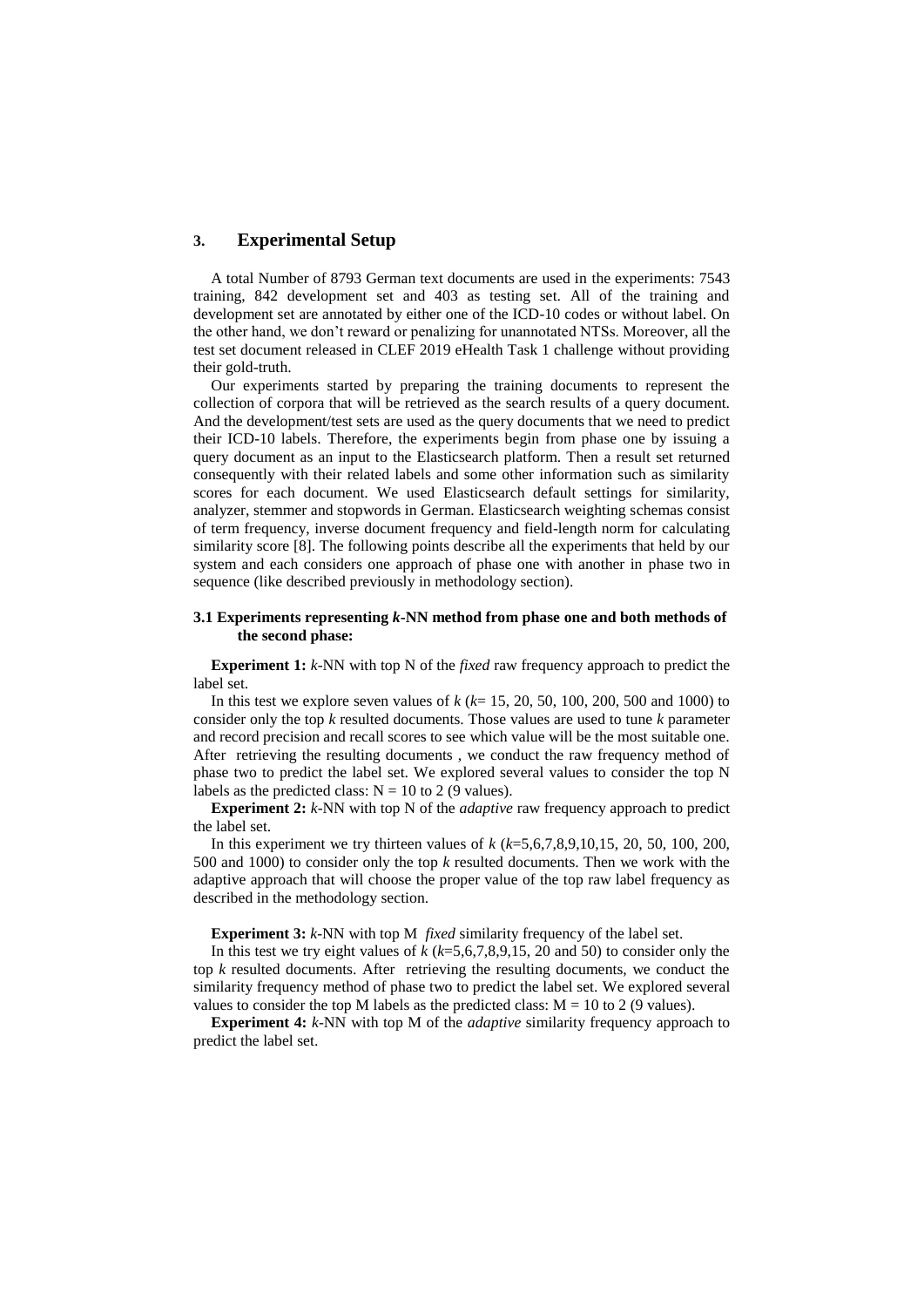In this experiment we try nine values of  $k (k= 5, 6, 7, 8, 9, 10, 15, 20, 10, 10)$  to consider only the top *k* resulted documents. Then we work with the adaptive approach that will choose the proper value of the top raw label frequency as described in the methodology section.

### **3.2 Experiments represent** *t***-NN method from phase one and both methods of the second phase:**

**Experiment 5:** *t*-NN with top N of the *fixed* raw frequency approach to predict the label set.

In this approach we choose to work with three threshold values of *t* (*t*= 10, 20 and 30) to take the top resultant documents which its similarity is greater or equal to *t*. After that we apply the raw frequency method of phase two to predict the label set. We test several values to select the top N labels as the predicted class:  $N = 10$  to 2 (9 values).

**Experiment 6:** *t*-NN with top N of the *adaptive* raw frequency approach to predict the label set.

Likewise, we select four values of the threshold *t* (*t*=10,20,25 and 30). Then we work with the adaptive approach that will choose the proper value of the top raw label frequency.

**Experiment 7:** *t*-NN with top M *fixed* similarity frequency of the label set.

Similar to experiment 5, we select three threshold values (*t*=10,20 and 30) for phase one and the similarity frequency method of phase two to predict the label set (top N labels as the predicted class:  $N = 10$  to 2).

**Experiment 8:** *t*-NN with top M of the *adaptive* similarity frequency approach to predict the label set.

Finally, we choose eight threshold values  $(T= 10, 20, 30, 40, 50, 60, 70, 80)$  in phase one, and the adaptive approach that will select the proper value of the top similarity label frequency in phase two.

### **4. Results and Discussion**

For evaluating our approach, we depend on three state of art evaluation metrics: precision, recall and F-measure [6] [7]. The following tables summarize the results of all the experiments applied on the development dataset within the two main phases (i.e. *k*-NN and *t*-NN), with each point of phase two that explains each method for predicting the labels. These tables hold only the best values of precision, recall and F-measure scores in each experiment mentioned in the last section.

**Table 1.** Evaluation of all *k*-NN experiments with raw and similarity frequency label prediction techniques using development set.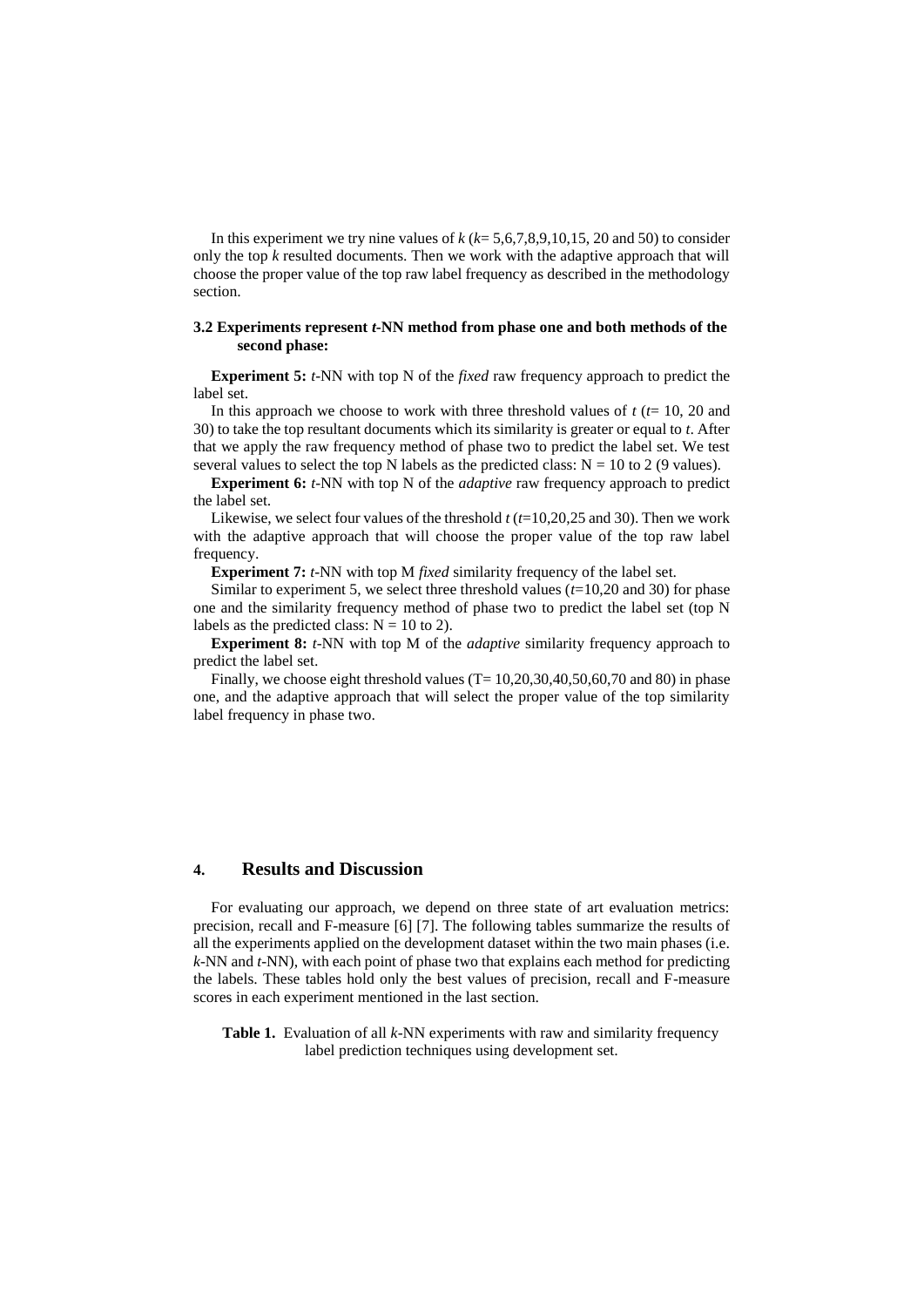| Experiment  | $Exp. 1: k-NN$        | $Exp. 2: k-NN$ | $Exp. 3: k-NN$    | $Exp. 4: k-NN$ |
|-------------|-----------------------|----------------|-------------------|----------------|
| No and      | with <i>fixed</i> raw | with adaptive  | with <i>fixed</i> | with of the    |
| Description | frequency             | raw frequency  | similarity        | adaptive       |
|             |                       |                | frequency         | similarity     |
|             |                       |                |                   | frequency      |
| $k$ and top | $k=15$ , N=2          | $k=8$ .        | $k=5$ , M=2       | $k=5$ .        |
| N/M labels  |                       | N=adaptive     |                   | M=adaptive     |
| values      |                       |                |                   |                |
| Precision   | 0.562                 | 0.549          | 0.808             | 0.672          |
| Recall      | 0.503                 | 0.545          | 0.707             | 0.817          |
| F-measure   | 0.531                 | 0.547          | 0.754             | 0.738          |

\**k*: stands for *k* nearest neighbors of Elasticsearch result set. \*N: Top N raw frequency. \*M top M similarity frequency.

**Table 2**. Evaluation of all *t*-NN experiments with raw and similarity frequency label prediction techniques using development set.

| Experiment<br>No and<br>Description | $Exp. 5: t-NN$<br>with fixed raw<br>frequency | $Exp. 6: t-NN$<br>with adaptive<br>raw frequency | $Exp. 7: t-NN$<br>with fixed<br>similarity<br>frequency | $Exp. 8: t-NN$<br>with of the<br>adaptive<br>similarity<br>frequency |
|-------------------------------------|-----------------------------------------------|--------------------------------------------------|---------------------------------------------------------|----------------------------------------------------------------------|
| t and top<br>N/M labels<br>values   | $t = 20, N = 2$                               | $t = 25, N =$<br>adaptive                        | $t = 30, M = 3$                                         | $t = 80, M =$<br>adaptive                                            |
| Precision                           | 0.558                                         | 0.541                                            | 0.722                                                   | 0.843                                                                |
| Recall                              | 0.479                                         | 0.420                                            | 0.816                                                   | 0.838                                                                |
| F-measure                           | 0.516                                         | 0.473                                            | 0.767                                                   | 0.841                                                                |

\**t*: stands for the threshold value according to similarity score value of the retrieved result set.

We noticed that working with similarity frequency for predicting the label set outperforms considering the raw frequency with both *k*-NN and *t*-NN main approaches. More specifically, as you can see from experiment 8 of table 2 (i.e. *t*-NN and adaptive similarity frequency for label prediction techniques), a highest precision, recall and Fmeasure has been recorded. Furthermore, this score demonstrates that setting  $t = 80$  and working with the adaptive way for predicting the labels using similarity frequency will guarantee that the query will neither be more specific nor more exhaustive. Else, at *t*=80, precision, recall and f-measure are meeting at this point so that they are more moderate and stable. See figure 5.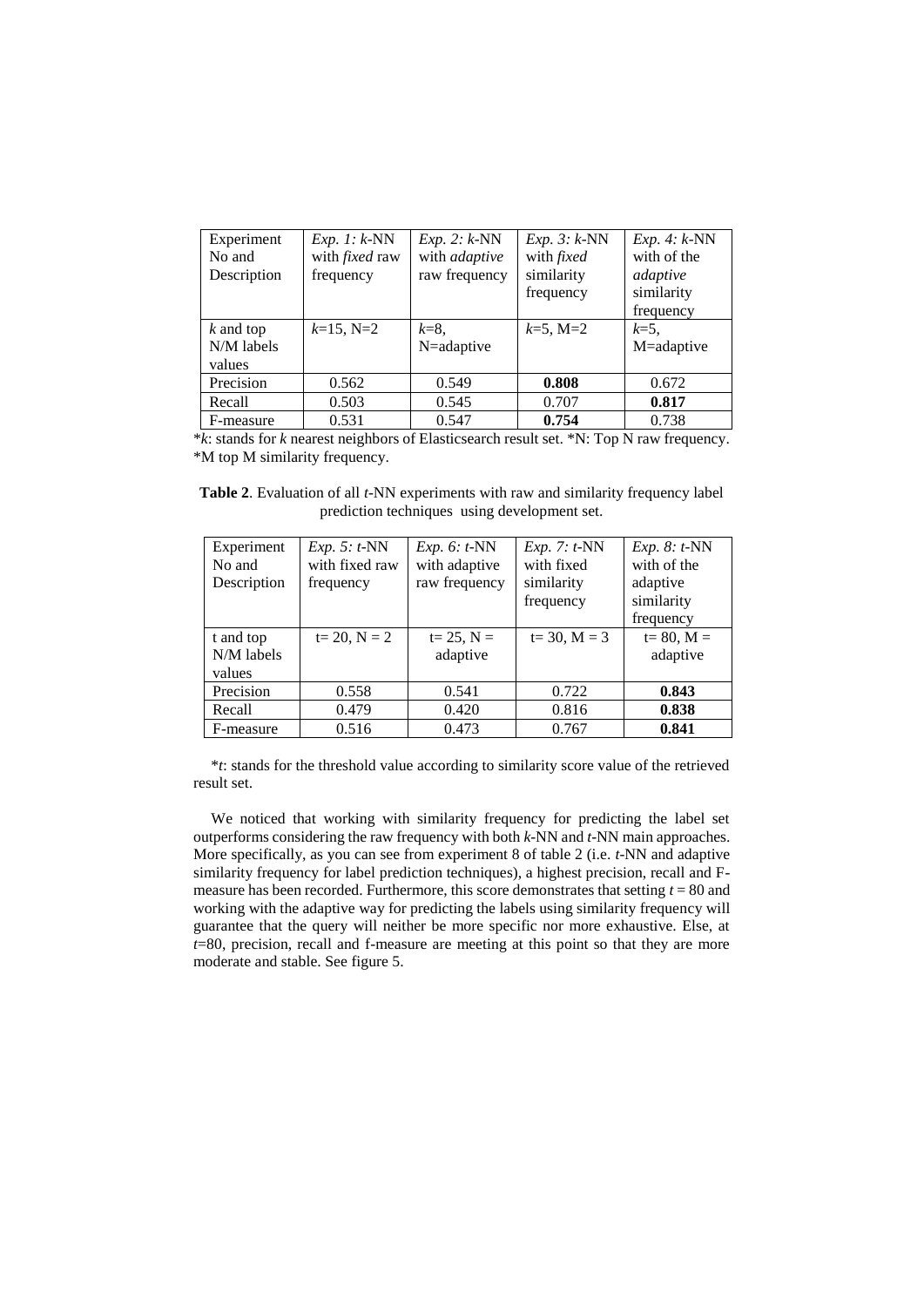

**Fig. 5.** meeting point of precision, recall and F-measure at *t*=80 with *t*-NN adaptive similarity frequency

Finally, we choose three methods to apply them on the testing data: Exp3, Exp7 and Exp8. We got these results with the best evaluation scores in the development set amongst the others (As you can see from the bold text in Table 1 and Table 2). The following Table 3 shows the precision, recall and F-measure scores after we run our system on the test data.

| Experiment No and  | $Exp. 3$ :      | <i>Exp.</i> 7:  | Exp. 8:             |
|--------------------|-----------------|-----------------|---------------------|
| Description        | k-NN with fixed | t-NN with fixed | $t$ -NN with of the |
|                    | similarity      | similarity      | adaptive            |
|                    | frequency       | frequency       | similarity          |
|                    |                 |                 | frequency           |
| $k, t$ and top N/M | $k=5$ , N=3     | $t=10, M=3$     | $t=30$ , M=adaptive |
| labels values      |                 |                 |                     |
| Precision          | 0.46            | 0.49            | 0.46                |
| Recall             | 0.50            | 0.44            | 0.49                |
| F-measure          | 0.48            | 0.46            | 0.48                |

Table 3. Evaluation of raw and similarity (weighted) frequency label prediction techniques using test set.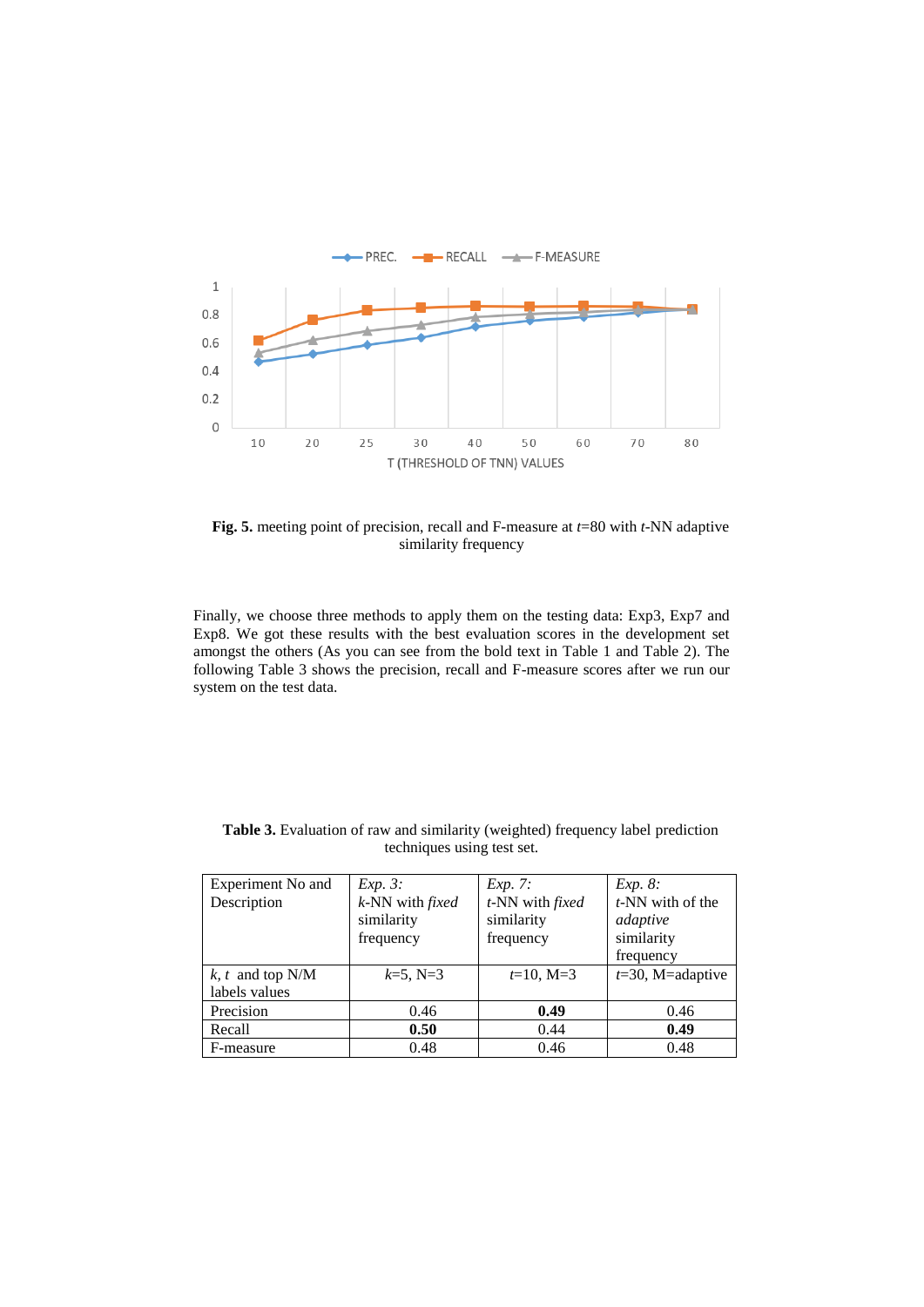As a result, we compared our results with development and test set. Our system works better with larger set, since development includes more documents than test set. The more number of the retrieved result set, the more ICD-10 codes return. Some query returns too much, some too few. The parameters, *t* and *k*, controls the size of result set. We run the test set queries using parameters shown in Table 3. But this settings didn't work well in some conditions. For example, when threshold  $t = 80$ , more than 40% of test set documents retrieved no results. When we decrease the value of *t* from 80 to 10 and then 30, it returns document with lower similarity score and hence it may lead to misclassification.

### **5. Conclusion**

CLEF 2019 eHealth Task 1 announced a challenge that is concerned with discovering the semantic indexing of NTPs using codes from the German version of the International Classification of Diseases (ICD-10). This task considered a multi-label classification problem since each text document is assigned/classified to at least one label of the ICD-10 codes. This paper proposes an information retrieval paradigm that depends on Elasticsearch result set to classify unseen (query documents) to its correct ICD-10 code. There are two main phases proposed in this study: the first one responsible for controlling the results of the Elasticsearch IR system (depending on *k*-NN and *t*-NN approaches) and the second responsible for predicting the class/es of the query document (depending on fixed or adaptive raw frequency as well as similarity frequency). Our results show that working with *t*-NN approach in phase one and the adaptive similarity frequency in phase two records the highest precision, recall and fmeasure

### **References**

- [1] M. S. Divya and S. K. Goyal, "ElasticSearch: An advanced and quick search technique to handle voluminous data.," *COMPUSOFT, An international journal of advanced computer technology,* p. 171, 2013.
- [2] C. Gormley and Z. Tong, Elasticsearch: The definitive guide: A distributed real-time search and analytics engine., O'Reilly Media, Inc., 2015.
- [3] J. Bai, "Feasibility analysis of big log data real time search based on hbase and elasticsearch.," in *In 2013 ninth international conference on natural computation (ICNC)*, 2013.
- [4] M. Bajer, "Building an IoT data hub with Elasticsearch, Logstash and Kibana.," in *In 2017 5th International Conference on Future Internet of Things and Cloud Workshops (FiCloudW)*, 2017.
- [5] L. Kelly, . H. Suominen, . L. Goeuriot , M. Neves , E. Kanoulas , D. Li , L. Azzopardi , R. Spijker , G. Zuccon , H. Scells and J. Palotti, "Overview of the {CLEF eHealth} Evaluation Lab 2019," in *Experimental IR Meets Multilinguality, Multimodality, and Interaction. Proceedings of the Tenth*